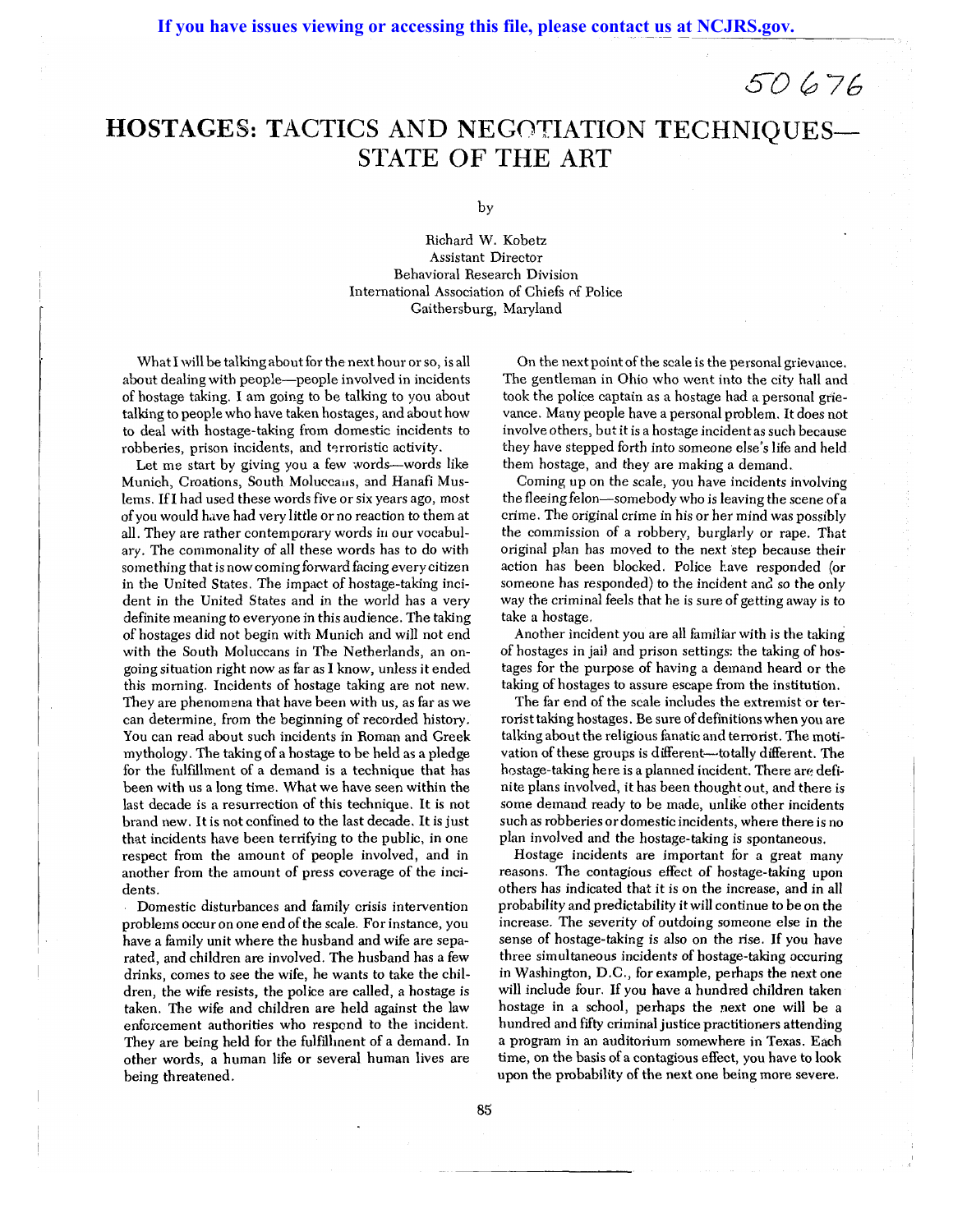Why? Because it would fit the pattern for one thing. The incidents that go beyond killing one person, the possibility of killing a dozen people or hundreds of people, by chopping off their heads or setting off nuclear devices is rather fascinating news to all. The other reason it is increasing is because potential acts of violence *seem* to be increasing in our society. The taking of one hostage in a domestic incident is interesting, but if it still going on tomorrow you will find it in the back of the newspaper. This will also happen with major hostage events such as that with the South Moluccans, going on for several weeks now on the front page of every newspaper. But the interest is still there due to the possibility of mass murder.

------- --

As a phenomenon, ithas to be of interest to you because all of you are in a business of responding to the problems of people. For that matter alone, it should be of interest to you beyond your personal interest as a citizen of this country. When there was an increase in automobile traffic in this country, reactions to traffic accidents and investigations varied throughout the country. And when you had problems of delinquency after World War II you had police or correctional people beginning to formulate models of response, first by gradually collecting data. Ten to fifteen years ago, you would not have bad as diverse a group as this audience meeting to discuss problems. Folice would have met with police, correctional people with correctional people, judicial people with judicial people. Even though it was all part of the same system, and it remains the same, you would not have had people meeting with each other. Now that has all changed. There is a sharing of information among colleagues, and an acceptance of the fact that everyone is in the same system, criminal justice. When you go to models such as investigations of traffic accidents back in the 20's and 30's, police agencies responding were communicating with one another: "What did you do with it?" "Well, we started to ask three questions." "What did that tell you?" "Well, it told us we ought to put a stop sign over here." Gradually, these kinds of activities began to come together into the formulation of the collective, intellectual, professional response pattern.

In hostage-taking around the world, regardless of where itoccurs, we are still in that first phase: responding individually, attempting to find the commonalities, and hopefully going to the second phase of developing a professional response. What will you do if you are in charge of a particular location where a hostage has been taken? Your boss has placed you in a position to make some kind of decisions to same someone's life or a series of lives. Now many of you are going to dismiss that and say "jtwill never happen to me." That may well be. But, if the incidents continue to increase, as I think they will, don't dismiss it too quickly if you are going to remain and act as a professional in the system of criminal justice. The probability factor is that this particular tactic will increase due to the ease with which a hostage can be taken. For example, right now I could very easily put my arm around

someone's throat and shove a fountain pen up that person's nose or in that person's ear. When anyone responds, I will tell them that I will slap that pen all the way in unless they do this, this, and this. That quickly. Think about it. You are in just as much jeopardy with a pen in your nose or your ear as you are with a knife across your throat. It's illegal, but it's a technique. With a fountain pen, or even a knife, they are endangering one person. With a gun, perhaps several people will be in immediate danger; a shotgun, even more beyond the pistol. With a machine gun, hand grenade, dynamite, Or even nuclear device, the threat goes into the thousands, tens of thousands, or millions. The kind of scale, where you go from a fountain pen up on the technique of taking hostages is fantastic. Just leave it to your imagination. The issue becomes, then, what should you do in response? The first thing to do, naturally, is to have a response plan.

For law enforcement, corrections, the military, and even private security, the training program that the IACP conducts addresses the need for an overall response plan. It has to be formalized: you have to know the kinds of equipment you need, the kind of people you will use, and how to put it into effect. This planning goes back to the civil disorder days of the mid '60's. By 1971, every public agency in the United States was ready for a civil disorder, although they were all over. The plans are still available, though, and if you go back and look, you will find a response plan. By taking those plans and updating them, you will have a two-prong attack on the issue of hostagetaking: tactics and negotiation. They are two very distinct responses that must be used together. The tactical end is the SWAT team or the response assault, Or tactics team, that you put together to isolate and consolidate the incident to keep it from getting worse. In a hostage incident, the first rule is the same thing. You keep the incident from getting worse by consolidating it, by cutting it off. Once the incident has occurred, the official or police officer who responded can do nothing else but back away and keep it from getting worse. You keep more people from falling under the control of the hostage-taker by setting up a defense position around him.

One of the key issues of hostage-taking is, first of all, what is hostage-taking? What is a hostage-taking incident? Remember from the beginning, a hostage is a person being kept pending the fulfillment of a pledge or an agreement by the hostage-taker. It took us a few years to put a semicolon there and add "being kept for the fulfillment of an agreement by a hostage-taker who is in fact himself or herself being held hostage by the responding forces." Who is in fact the hostage? When the hostagetaker has made the play and they have the hostage confined and there is absolutely no way to stop the incident and the forces respond and consolidate the incident, they are, in every case that I am aware, in possession of more fire power, more equipment, and more personnel than the hostage-taker. Therefore, the issue becomes a hostage-taker making a charge in that home or that au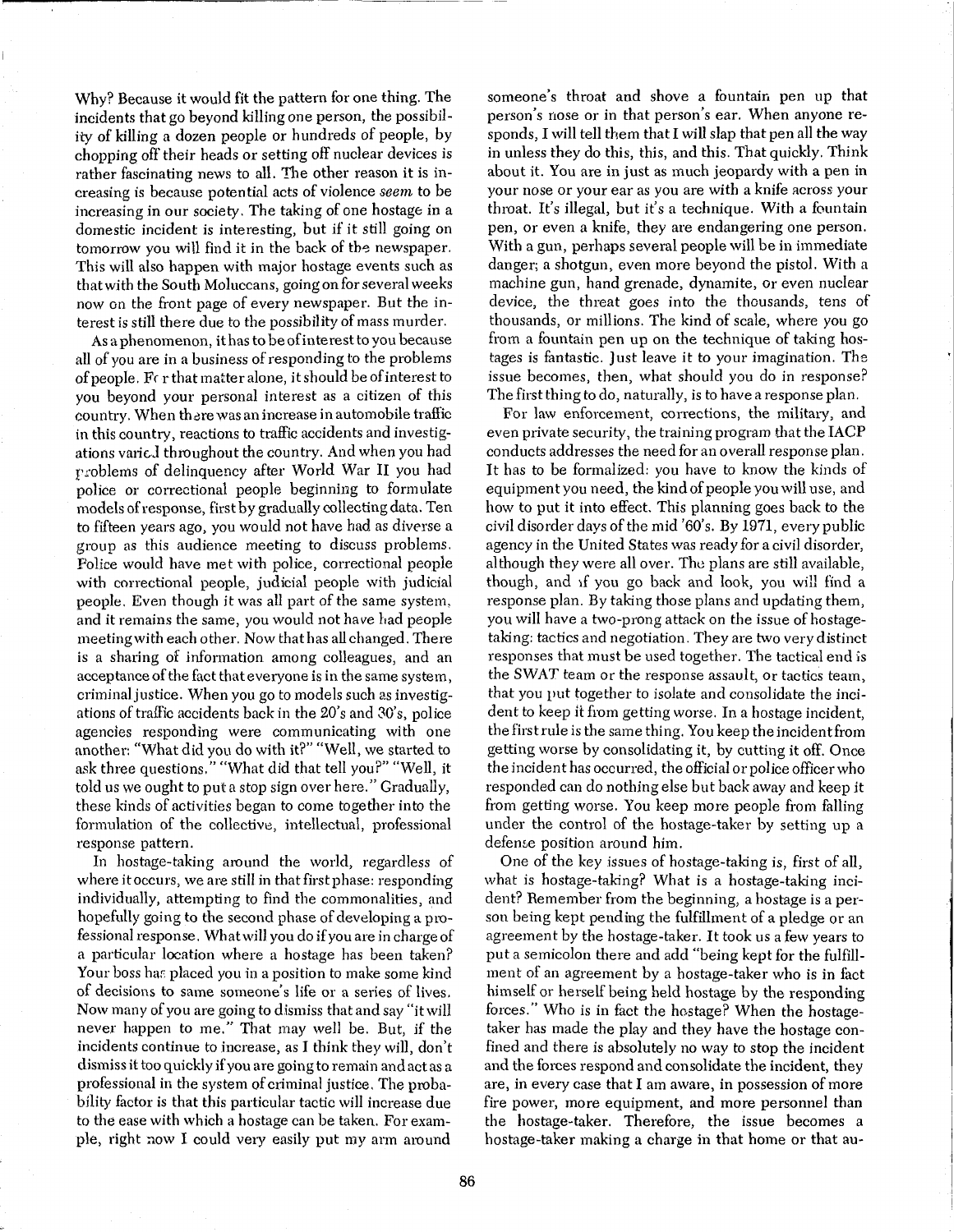ditorium or on that train, but he is in fact the hostage of the responding unit.

Understanding the motivation of taking hostages varies from the domestic personal problem to the terrorist. After the incident is contained, the next move is to deploy the tactical force, to find out as much as you can about who you are dealing with as a hostage-taker, who the victims are, what clothes are they wearing, where exactly are they on a train orin a room, and everything you can determine. Questions to consider are: What led up to this? What might his game plan be? What does he think about? What is motivating him? What is hurrying him along to do this? Why is it done?

When a hostage incident occurs, the tactical unit responds to it by setting up their snipers; armed officers, guards, or military personnel in protective vests. They . surround the hostage-taker. The hostage-taker is inside watching all this when an official comes on the megaphone and says, "We have you surrounded-surrender." The hostage-taker must then decide what he wants, which include gettingout alive. He may just want to surrender. In other words, he bit off more than he could chew. He recognizes that the response is overwhelming and he surrenders. The incident quickly' ends, because the responding agency employed a professional, instantaneous response. There is not alot of floundering or running into each other by the responding team. They get into position, they kncw what they are doing, they are pros. The hostage-taker realizes this. His motivation is not took keen at the moment because he really only came in to take \$20.00 from the Seven-Eleven store. All of this is just overwhelming to the hostage-taker and the incident ends. Some incidents can be over at the very beginning. For example, a correctional officer can walk in on a hostage-taking incident in progress, some inmate with a knife or weapon fashioned in a prison shop, and the officer might say, "Come on now, put it down for crying out loud. You only have six months to go. You are in deep now, and you are going to get in worse." The hostage-taker agrees, surrenders, and it's over. The same thing occurs during a domestic incident or even a robbery. "Put it down, knock if off. You are getting in deep. They are going to blow you away, put it down quickly. Many incidents have been quickly resolved in this manner, and it is a good tactic. The responding officials know what they are talking about, know the person they are dealingwith, take immediate action, and they convince or persuade him to surrender.

During a hostage incident requiring a greater degree of response, an on-going incident, the officer in charge will utilize a trained negotiator to establish contact with the hostage-taker. This may not happen immediately, but it will happen because of the need of everyone to eventually talk over the situation. If there is nothing but a burst of fire power from the hostage-taker, or merely silence, the response unit need do nothing more than sit tight, because eventually the hostage-taker, and again this is a percentage across the universe of hostage-taking incidents, must communicate a demand, a request, or a surrender. The negotiator is the ticket for the hostagetaker to be able to get out of the situation that he has created.

You need an entree to negotiate. Someone who has been chosen, hopefully well, and trained even better, must come in and say, "I am so and so. How are you doing? I know who you are and let' stalk. "If the negotiator can reach the hostage-taker, if he can make that human, one-to-one contact between the two of them, he can gain the trust needed to negotiate. But the negotiator must do more than just communicate to the hostage-taker. He also acts in the role of mediator. As a mediator, even though he is a police officer, a prison official, Or a correctional officer, he is at the same time a mediator between the officials and the hostage-taker. He becomes the hostage-taker's ticket to end the incident. The negotiator must make the hostage-taker realize that, and also that the only way he will get out alive is to surrender and accept the consequences.

If the hostage-taker has developed rapport with the negotiator, this approach will work. However, the hostage-taker may want to talk to a relative or friend, or may, if a woman hostage-taker, demand to talk to a woman. In a situation where the first negotiator cannot reach the hostage-taker, you need to have alternatives available. The key issue is that you must have an entrance point, through the communication of one person, to make the human connection and try to negotiate. All of this is one response on a scale of four possible responses or any combination of these four.

In responding to an incident, you can set up snipers with telescopic sights. They can wait and if they get a shot, they can blow away the hostage-taker. They can kill him because a human life is being threatened, and they are going to do it if they can get a clear shot. Hopefully, they will be shooting the right person. Hostage-takers have been known to change clothes with their victims and give them unloaded weapons to put in their belts to confuse the sniper who may have been told that a person with a blue shirt and gray pants is one of the bad guys, and if the sniper gets him in sight, kill him. That is one tactic. Set up your snipers after you confine the area. The hostage-taker has made the announcement that he intends to kill the hostage. Legalistically, the sniper team is within the law in selectively shooting at the hostage-taker when the decision of the commander is if you get a shot, do it.

The second tactic you can use is a chemical agent. Throw in the gas and that will bring him out. But it isn't that easy. Some of the problems associated with this tactic include getting the gas in the right window; getting it in the right room; keeping from burning the place down (and three other buildings), along with the hostages; or killing the hostages if they' have certain asthmatic problems; or young children that may not be able to absorb tear gas fumes in a confined area beyond a certain amount of minutes.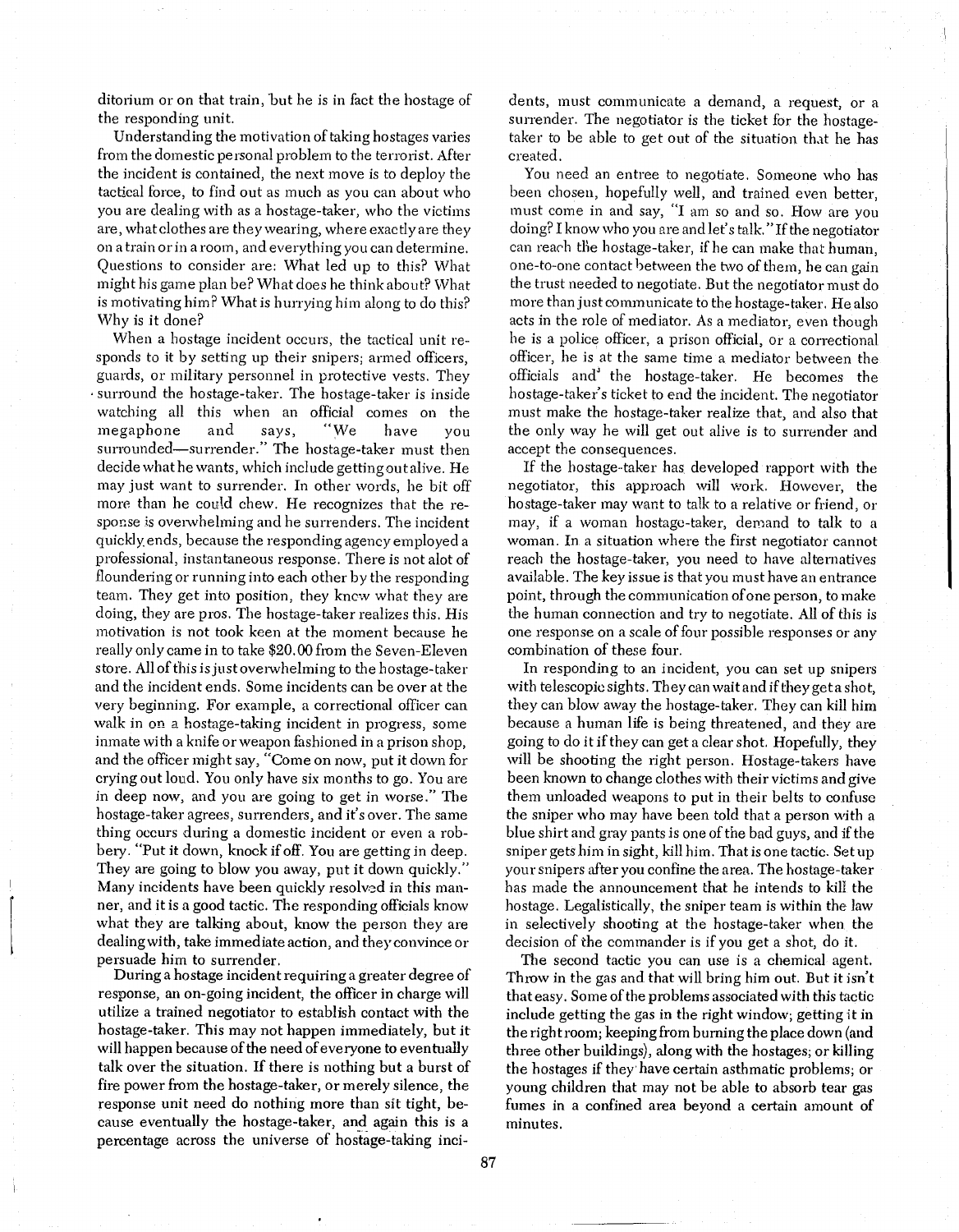The third tactic is assault-go in and get them, hoping that the hostages will lay down and take cover when you start spraying the room with bullets. Anyone of these tactics, singularly or combined, has been an accepted kind of approach and still is.

The fourth tactic is negotiation, and if you start with the other three, or any combination of those three, you can not very well switch to negotiation. If you start with negotiation, however, you can escalate to one of the other three as necessary.

The issue of negotiation will vary based upon the motivation of the hostage-takers, their state of mind, and their purpose. What do you know about these persons? How sincere are they? Can you deal with them? Are they paranoid or psychopathic personalities? Do they have a death wish? Do they fully intend to kill the hostages, Or the hostages and then themselves? Where everybody loses, nobody wins. You may lose alotof officers or guards and correctional people, and lose the hostage and hostage-taker as well. You have to be aware of the possibility of the murder-suicide. You have to be aware of the capability and the mental health of the person you are talking to. Most hostage-takers in situations in which they are neither terrorists nor experienced (even though experienced hostage-takers and terrorists could be included in this) are in a position similar to the author who has a plot but doesn't know the ending of the book. By that I mean they are in a position your message as a freedom fighter and we will get the hostages back. You win. I win. Sometimes it is not that easy. Sometimes the hostage-takers not only want the press conference, they want an airplane, they want 20 million dollars, they want the release of 21 colleagues in jail. The negotiations will continue under those circumstances, as you see now in The Netherlands. The issues vary, the problems vary from one end of the extreme to the other, and the answers are not that simple. Just as a skilled surgeon is called upon to share a new technique in operations upon human beings through publications, conferences and seminars, in the issue of hostage-taking, experienced officials around the world are in a position now of sharing their information of what works and what doesn't work. What is the percentage of success if you tried this tactic or technique as opposed to the percentage if you try another one? The commonalities are very few at this point.

There are some universal rules that have been developed, however, that everyone must subscribe to at the very beginning. If they don't, it is going to add complexities to the eventual outcome of the incident. The first is that killing is an irreversible parameter. That means killing anyone. A few years ago when we studied the issue, we were talking about priorities of human life. People were saying the first priority is the life of the hostages; the second priority is the life of innocent bystanders; the third priority is the life of the responding police officials; the fourth priority is the life of the hostage-takers. Now, we are saying the first priority is the life of the hostage; the first priority is the life of the bystander; the first priority is the life of the responding officials; and the first priority is the life of the hostage-taker. If you have to kill, it must be done quickly and it must be the only thing you have left because someone's life is about to be taken, and you must react quickly to save that life.

The second rule is that one person is in charge and that is it. You can have a place on the side for all the politicians to come and have their picture taken, your top brass and your advisors can all have their pictures taken over in the press area. Only one person is in charge of the incident, *and one person only.* The person in charge is utilizing the tactical unit and the negotiation unit. He has set up a command post and a pablic information officer to deal with the press. If that commander decides negotiations are over, that the hostage-taker has the full capability and intent of executing someone in there at this time, then, as commander, his move is to get the tactical team ready, take the shot if they can get it, throw in the gas, and get him, because the negotiations are over. Or his decision by way of his negotiator may be to talk. However, keep everybody in their positions in case it does not work. Get ready to strike if you have to, but when you do there is a strong possibility, and all of us know that, of someone being injured or killed.

Can you de-escalate them with words? If you can, terrific. !f you can't, do the best you can.

I

I

~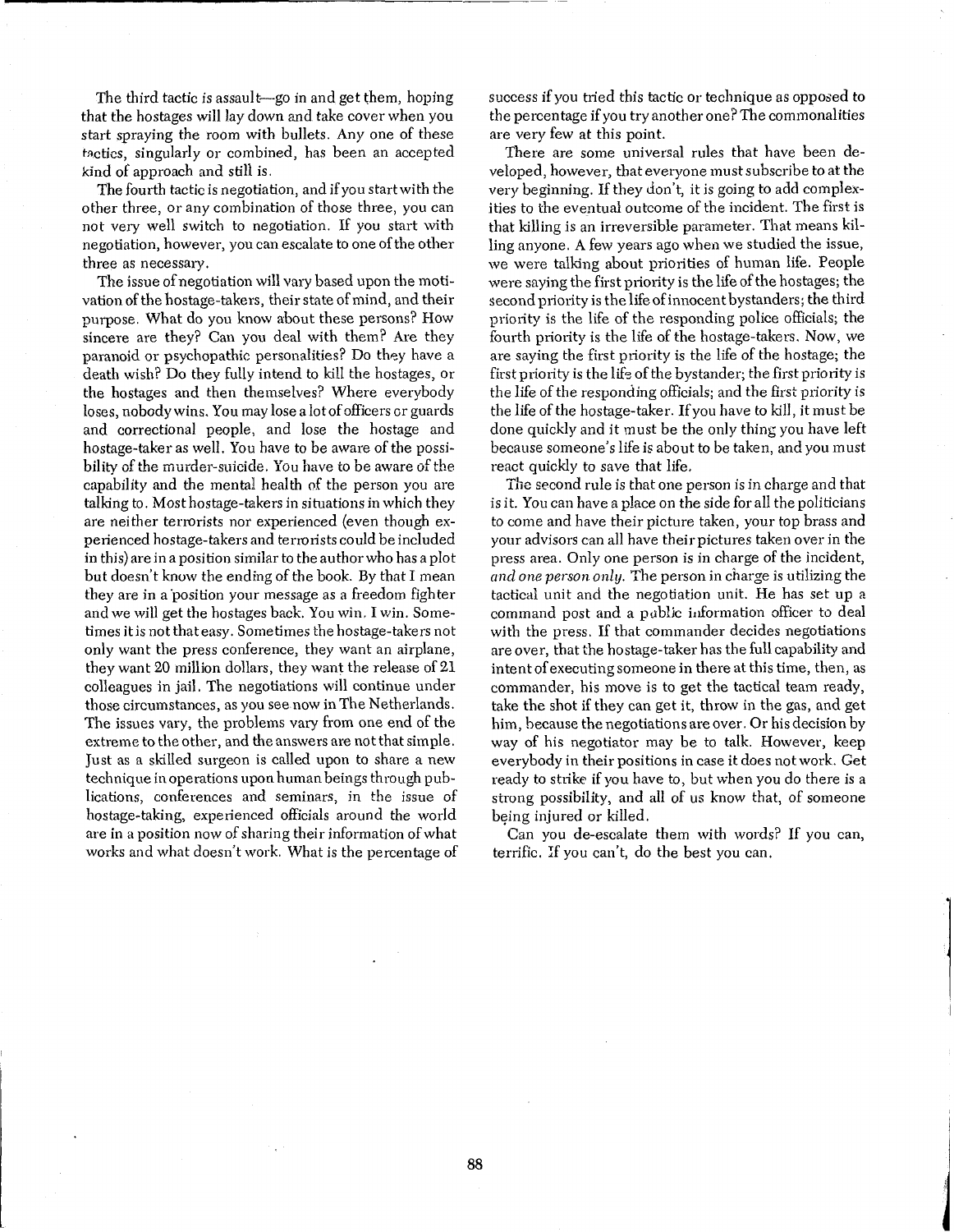